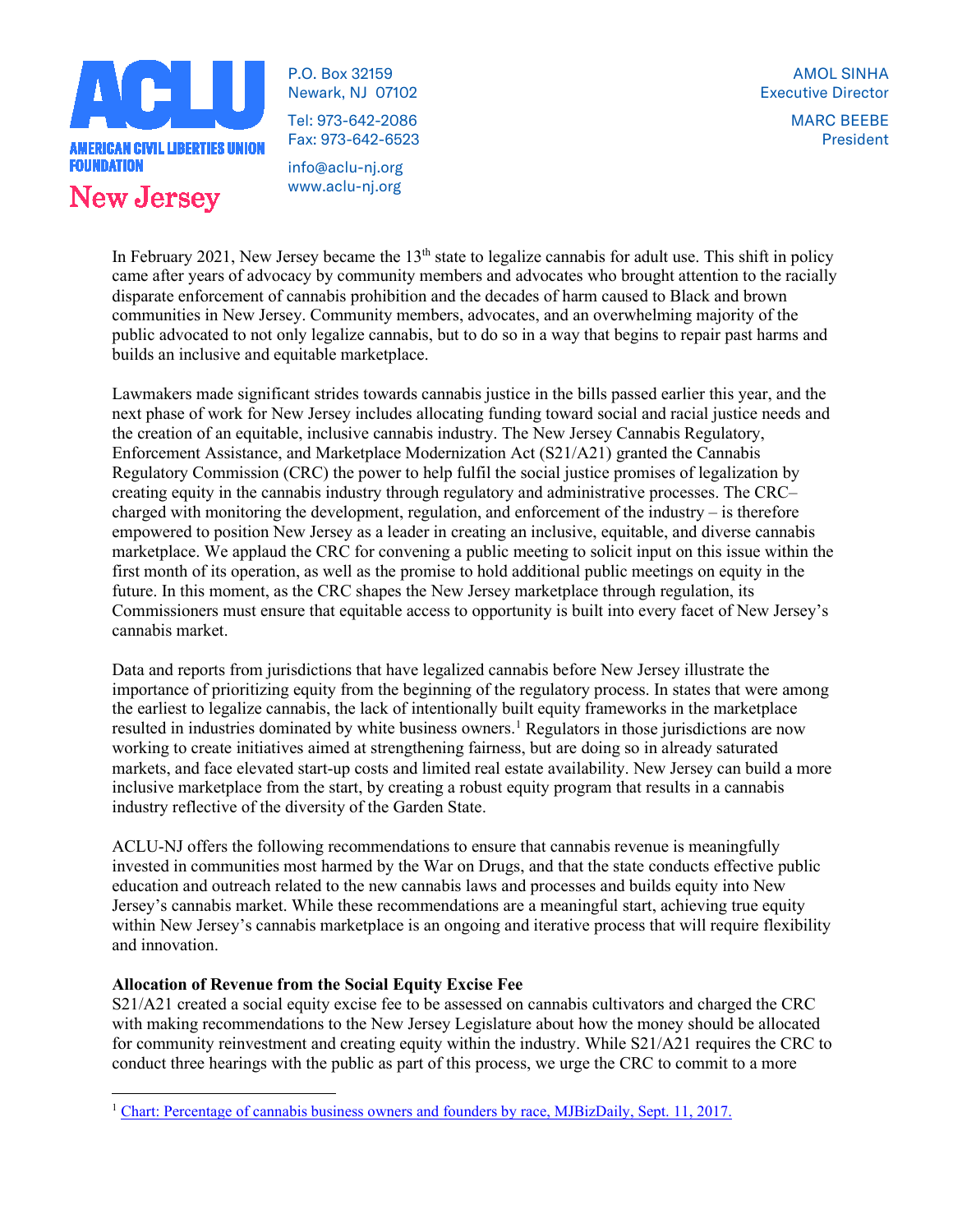robust and participatory process, including convening at least three hearings in each region of the state and partnering with community organizations in impact zone municipalities to solicit community input on the development of these recommendations.

As part of this process, the CRC will also determine where revenue raised through the social equity excise fee should *not* be allocated. It is our position that revenue should not be allocated to support already robust budgets for policing, drug recognition experts (DREs), or other drug enforcement. Cannabis prohibition, and the drug war broadly, has resulted in decades of increases in funding for police and other criminal legal system actors, at the expense and disadvantage of communities across the state. In making recommendations to the Legislature, we urge the CRC to prioritize funding for services and programs that help communities thrive rather than perpetuating the injustices of our current system.

### **Create a Social Equity Excise Fee Advisory Board**

In addition to the participatory public input process detailed in the previous section, we urge the CRC to create a Social Equity Excise Fee Advisory Board to inform the CRC's recommendations to the Legislature regarding the allocation of the social equity excise fee revenue. We recommend that this advisory board include nine individuals from across the state who have directly experienced the harms of criminalization, either through the criminal legal system or through one of the many systems that are impacted by criminalization, including but not limited to child welfare, housing, immigration, education, and employment. It may also include advocacy organizations and experts in criminal legal system reform, tax and economic policy, and drug policy. Should the CRC decide to convene such an advisory board, the ACLU-NJ can provide recommendations on board structure, roles, and processes to ensure it is a just and effective one.

### **Data Collection and Reporting**

Per S21/A21, the CRC is required to share data on marijuana-related arrests, the diversity of the cannabis industry, and other related data with the Governor and Legislature on an annual basis. However, while the law does not explicitly call on the CRC to share the annual report with the public, we urge the CRC to make it available to members of the public on the CRC website at no cost.

We also urge the CRC to share data on marijuana-related policing on a quarterly basis, following the schedule for reporting laid out for the NJ State Police in S2535/A1897, the state's marijuana decriminalization bill. Moreover, we encourage the CRC to supplement its data collection and reporting on the composition of the cannabis industry with data on the participation of those with "equity applicant" designation, as described in a section below, and data on employee demographics within the industry.

### **Dedicated Funding and Support for the Office of Minority, Disabled Veterans, and Women Cannabis Business Development**

S21/A21 and the "Jake Honig Compassionate Use Medical Cannabis Act" signed into law in 2019, call for the creation of an Office of Minority, Disabled Veterans, and Women Cannabis Business Development within the CRC. This office is charged with increasing business ownership by groups that are typically underrepresented within the business industry. Specifically, the Office is meant to achieve fifteen percent ownership by minority business owners and fifteen percent ownership by disabled veterans and women. We urge the CRC to consider this percentage a floor – rather than a ceiling – for inclusivity within the industry.

In order to ensure that the Office is able to meet and surpass its goal, we recommend that the CRC ensures that the Office has an adequate budget for extensive programming and supports it with necessary staff. We also recommend that the CRC delays launching a new round of applications for cannabis licenses until the Office is fully staffed, funded, and has developed programs and other resources to support cannabis business applicants.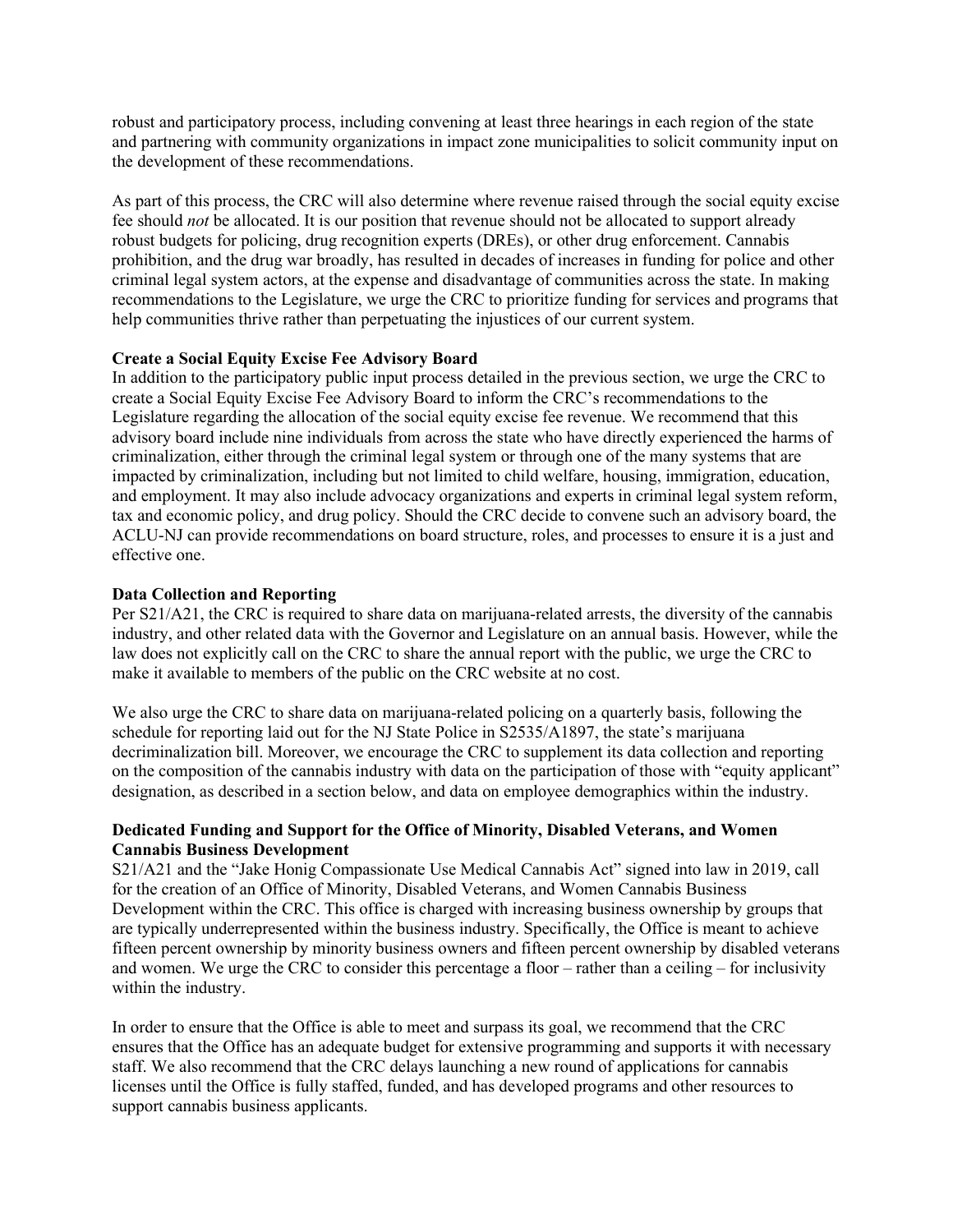### **Create an Equity Applicant Designation**

We recommend that the CRC create an "equity applicant" designation as part of its commitment to creating an inclusive industry. Modeled on Illinois' "social equity applicant" designation and Massachusetts' social equity program, the "equity applicant" program is an opt-in program that would allow individuals to voluntarily identify as people who have been disproportionately harmed by the criminalization of cannabis and make them eligible to benefit from programming and policies to bolster their participation in the industry.[2](#page-2-0) In order to qualify, an applicant would have to satisfy the following criteria: 1. live in an impact zone for at least five of the last ten years, 2. have a prior marijuana-related arrest or conviction, and/or 3. be the immediate family member (parent/child/spouse) of someone with a prior marijuana-related arrest or conviction.[3](#page-2-1) In addition to these factors, equity applicants would also retain at least 51 percent ownership and control of the cannabis business.

Given the timeline for implementation laid out in  $S21/A21$  – applications for licensure must be accepted within thirty days of when initial rules and regulations are adopted and the retail sale start date must be within 180 days – it is imperative that the CRC implements a strong equity program before any applications for licensure are accepted in order to ensure that the process is equitable and inclusive.

#### **Access to Start-up Capital**

Access to start-up capital is vital to ensuring that applicants interested in entering the cannabis marketplace are able to successfully start a cannabis business.[4](#page-2-2) Yet because the federal prohibition on cannabis makes bank loans even more difficult to access, the cannabis industry has favored people and corporations that are already wealthy or are able to access capital privately. Lack of access to capital is a significant barrier to entry into the industry, and studies show that communities of color and individuals who are impacted by the criminal legal system are routinely victims of discrimination when applying for loans and are more likely to have limited access to savings and other financial resources.<sup>[5](#page-2-3)</sup>

Though revenue collected from the sales tax on cannabis retail purchases may be used to provide direct financial assistance, the revenue will be allocated at the discretion of the Legislature and Governor and will not be available until after the FY 2023 budget is finalized in July 2022. We recommend that the

<span id="page-2-0"></span><sup>2</sup> [Illinois Department of Commerce & Economic Development. \(n.d.\). Illinois Adult-Use Cannabis Social Equity](https://www2.illinois.gov/dceo/CannabisEquity/Pages/default.aspx)  [Program. Retrieved Apr. 26, 2021.](https://www2.illinois.gov/dceo/CannabisEquity/Pages/default.aspx) See also [Cannabis Control Commission, Equity Programs, Retrieved Aug. 12,](https://masscannabiscontrol.com/equity-programs/) 

[<sup>2021.</sup>](https://masscannabiscontrol.com/equity-programs/) Though the CRC cannot require disclosure of prior marijuana-related records (expunged or otherwise), the CRC is able to set up a voluntary program through which individuals can self-identify as a person with a prior marijuana-related record or the immediate family member of a person with a prior marijuana-related record. In order to streamline this process for individuals with newly expunged marijuana-records, we encourage the CRC to work with the Administrative Office of the Courts to develop a tool through which individuals can provide verification that their record was expunged pursuant to the New Jersey's marijuana decriminalization law (S2535/A1897). We also encourage the CRC to reach out to Illinois, Massachusetts, and other jurisdictions with "equity applicant" programs to access best practices for implementation.

<span id="page-2-1"></span><sup>&</sup>lt;sup>3</sup> Various jurisdictions have included long-term (but not current) residency within their eligibility criteria for social equity programs. For example, Illinois requires residency in their version of an "impact zone" for five of the last ten years, while San Francisco requires residency within the city for ten of the last twenty years. Both of these jurisdictions do not require current residency in order to account for economic changes that could drive long-term residents of out of their neighborhood, including gentrification and economic downturns. We recommend that New Jersey embraces a similar approach.

<span id="page-2-2"></span><sup>4</sup> [Irwin, Veronica, Cannabis Equity Applicants Still Face Barriers, SF Weekly, Sept. 14, 2020.](https://www.sfweekly.com/culture/cannabis-culture/cannabis-equity-applicants-still-face-barriers/)

<span id="page-2-3"></span><sup>5</sup> [Masunaga, Samantha and Avery, Taylor, Black-owned businesses face a system set up against them. COVID-19](https://www.latimes.com/business/story/2020-06-20/black-owned-business-loans-banks)  [makes it worse, Los Angeles Times, Jun. 20, 2020.](https://www.latimes.com/business/story/2020-06-20/black-owned-business-loans-banks) See also [Glantz, Aaron and Martinez, Emmanuel, For people of](https://revealnews.org/article/for-people-of-color-banks-are-shutting-the-door-to-homeownership/)  [color, banks are shutting the door to homeownership, Reveal, Feb. 15 2018.](https://revealnews.org/article/for-people-of-color-banks-are-shutting-the-door-to-homeownership/)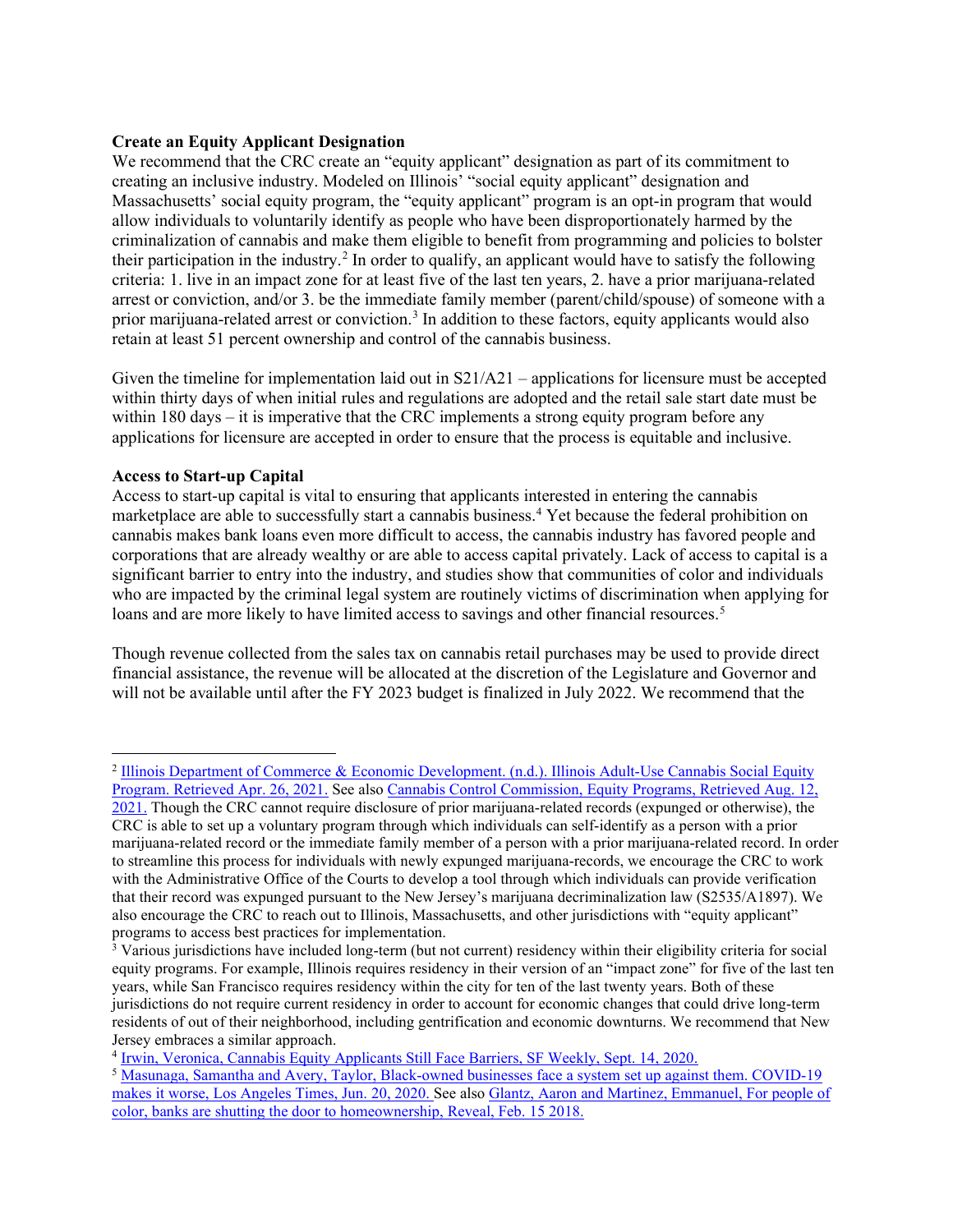Cannabis Regulatory Commission call on the Legislature to take two steps to make start-up capital available:

- Appropriate \$100 million for a social equity cannabis fund to be housed within the Cannabis Regulatory Commission to provide start-up capital to equity applicants in the form of grants, no-interest loans, or low-interest loans.<sup>[6](#page-3-0)</sup>
- Pass legislation to allow cannabis businesses to qualify for state and local economic incentives, such as those administered by the New Jersey Economic Development Authority.<sup>[7](#page-3-1)</sup>

In the interim, the CRC should dedicate eighty percent of all revenue collected through fees – application fees, licensing fees, and fees associated with the certification process that allows for medical cannabis Alternative Treatment Centers (ATCs) to begin selling cannabis for adult use – to provide start-up resources to equity applicants.

### **Fee Waivers and In-Kind Supports for Equity Applicant Cannabis Businesses**

Because access to capital is such a significant barrier for communities of color and criminal legal system impacted community members, application fees, licensing fees, and other fees imposed by the CRC should be waived for businesses with "equity applicant status."

In addition to in-kind financial supports, the CRC must create a robust technical assistance program to provide training for equity applicants, and minorities, disabled veterans, and women interested in starting cannabis businesses. If the license application process requires an individual to demonstrate their experience/expertise in certain areas (such as quality assurance, packaging and labeling, and other areas detailed in S21/A21), technical assistance should include programming on those topics to ensure that individuals who are new to the cannabis industry have the opportunity to gain the knowledge necessary to garner points during the application review process. Without such programming, large operators, many of whom currently run cannabis businesses in other states, would have an advantage in the application review process, leaving others behind.

### **Prioritization within the Application Process**

We recommend that a quarter of the total points available in the application process are guaranteed in the licensing application rubric for all equity applicants. Illinois similarly granted their "social equity applicants" with a 20 percent point award during the review process.<sup>[8](#page-3-2)</sup> In addition to the points, we recommend that the CRC implement the 1:1 priority review process that Massachusetts created to ensure that equity applicants' applications were prioritized for review.<sup>[9](#page-3-3)</sup> This system calls for one equity application to be reviewed for each non-equity applicant application that is reviewed by the CRC.

<span id="page-3-0"></span><sup>6</sup> [California Department of Cannabis Control, California Cannabis Equity Grants Program Provides \\$30 Million in](https://cannabis.ca.gov/2020/04/22/california-cannabis-equity-grants-program-provides-30-million-in-grant-funding-for-local-jurisdictions/)  [Grant Funding for Local Jurisdictions, Apr. 22, 2020.](https://cannabis.ca.gov/2020/04/22/california-cannabis-equity-grants-program-provides-30-million-in-grant-funding-for-local-jurisdictions/) In 2020, California announced \$30 million in funding for its Cannabis Equity Grants Program for Local Jurisdictions and followed up with an additional \$15 million in 2021. Of the \$45 million, almost \$35 million was earmarked for no/low-interest loans to applicants and licensees identified as being from communities most harmed by prohibition.

<span id="page-3-1"></span><sup>&</sup>lt;sup>7</sup> S21/A21 contains language that prohibits cannabis businesses from access state and local incentives, such as those administered by the New Jersey Economic Development Authority, including, but not limited to, bonds, grants, loans, loan guarantees, matching funds, tax credits, or other tax expenditures. Please refer to C.24:6I-49 in the [pamphlet law \(P.L. 2021, c. 16\).](https://www.njleg.state.nj.us/2020/Bills/PL21/16_.PDF)<br><sup>8</sup> Illinois Department of Commerce & Economic Development. (n.d.). Illinois Adult-Use Cannabis Social Equity

<span id="page-3-2"></span>[Program. Retrieved Apr. 26, 2021.](https://www2.illinois.gov/dceo/CannabisEquity/Pages/default.aspx) The Illinois framework provides "eligibility to receive 50 points (out of a possible total of 250 from IDFPR on their dispensary license application score or Receive 200 points (out of possible total 1000) from Illinois Department of Agriculture on their craft grower, infuser, or transporter license application score."

<span id="page-3-3"></span><sup>&</sup>lt;sup>9</sup> [Massachusetts Cannabis Control Commission, Summary of Equity Provisions. Retrieved Aug. 4, 2021.](https://mass-cannabis-control.com/wp-content/uploads/2018/03/UPDATED-Guidance-Summary-of-Equity-Provisions-with-6th-criterion-added-1.pdf)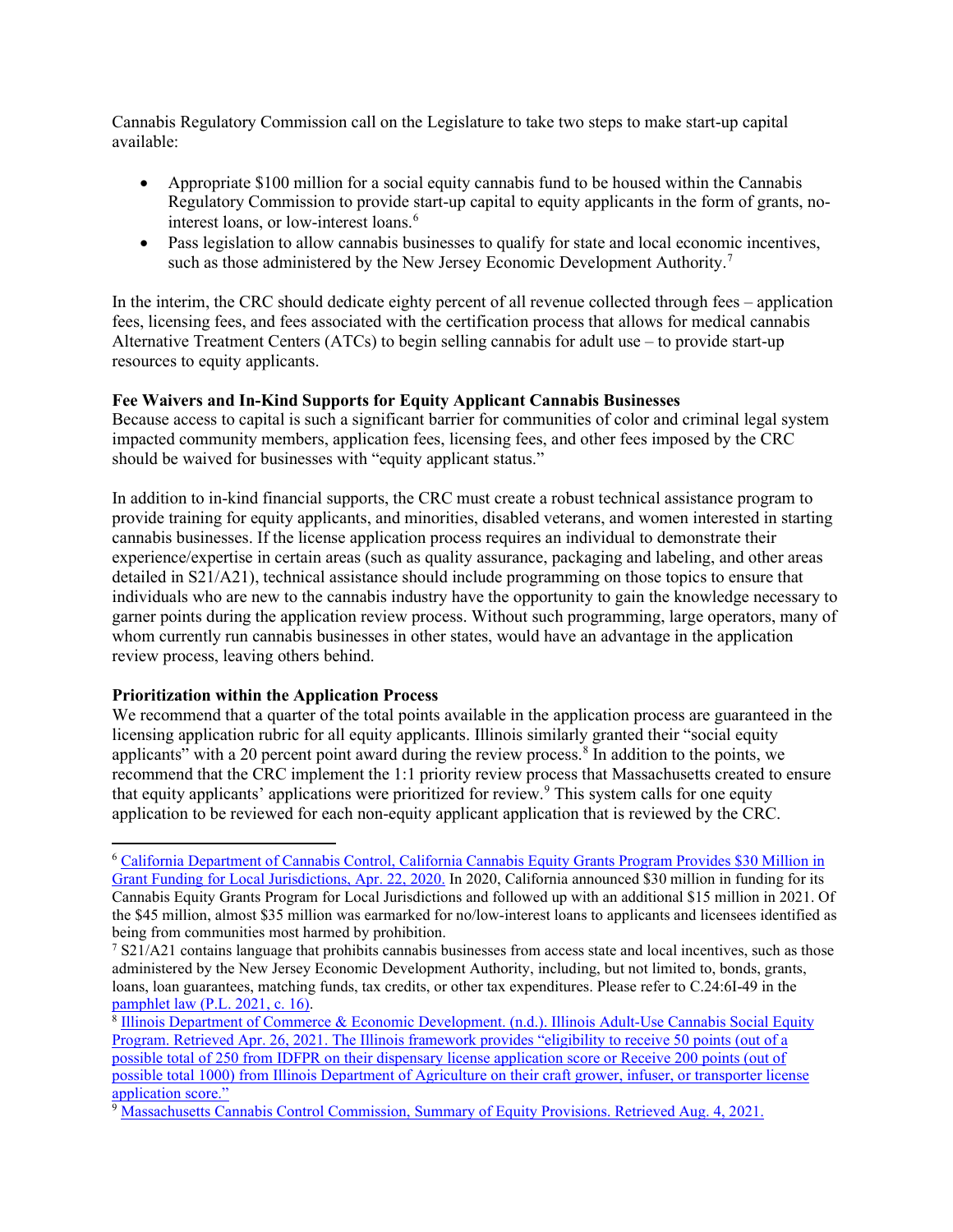Creating this system will help to ensure that equity applicants – who may need more time to raise the required funds or complete the application materials – are not relegated to the back of the line.

### **Hiring Requirements**

In addition to supporting the ownership of cannabis businesses by equity applicants and minorities, disabled veterans, and women, the CRC should take steps to ensure that employment in the industry is accessible for individuals who live in impact zone municipalities. To that end, the CRC should require that at least 33 percent of employees at cannabis businesses with more than ten employees meet this criteria. While the 33 percent requirement may take time to achieve for cannabis businesses, the CRC should create a process through which businesses can show that a good faith effort was made to recruit employees and an accountability mechanism to ensure such an effort.

### **No Artificial Restriction of the Market**

Though S21/A21 created an artificial restriction on the market by capping Class 1 Cultivator licenses at 37 licenses, we urge the CRC to not place arbitrarily low limits on the number of licenses available in other classes.

# **Public Education and Outreach**

The emerging cannabis industry has the potential to provide new opportunities to people across New Jersey seeking to start a business in their community. However, as noted throughout this memo, creating an inclusive and diverse industry requires intentionality and a commitment to providing funding, technical assistance, and other resources. As a supplement to the other recommendations included in this memo, we encourage the CRC to provide public education and conduct outreach to state and local organizations, such as community groups and employment hubs, about opportunities for state revenue investment in local communities and opportunities within the cannabis industry. There must be a particular focus on outreach to organizations led by or working with individuals who have been most harmed by cannabis prohibition, and we urge the CRC to translate public education and application materials and provide interpretation for public events in the top ten languages most commonly spoken in New Jersey other than English.

# **Guidance for Local Municipalities**

In the absence of regulations or other guidance, at least one New Jersey municipality open to having cannabis businesses in its jurisdiction has introduced an ordinance that would require applicants to pay significant non-refundable fees as part of a local endorsement process.<sup>[10](#page-4-0)</sup> Local ordinances that impose high costs on applicants undermine efforts to create equity in the industry, and essentially serve to ensure that only those with the most access to capital are able to compete.<sup>[11](#page-4-1)</sup> The CRC should issue guidance on the role of municipalities within cannabis licensing and the importance of building equitable and inclusive opportunities for access when designing a local endorsement process.

In addition to the regulatory recommendations above, we encourage the Cannabis Regulatory Commission to ensure a public comment period on the initial rules and regulations for the cannabis industry prior to their adoption. While S21/A21 exempts these initial rules and regulations from the typically required public comment period, it is essential that New Jerseyans are given a meaningful opportunity to provide feedback, especially given the tremendous harms community members – particularly community members of color – have experienced due to the criminalization of cannabis. As New Jersey creates a new adult use industry, we call on the CRC to create a robust public comment process that includes multiple options for providing comment (e.g. e-mail, voicemail, and written

<sup>10</sup> [O-21-13, Ordinance of the City of Bayonne regarding cannabis licensing, 3/17/21.](https://www.bayonnenj.org/_Content/pdf/ordinances/O-21-13.pdf)

<span id="page-4-1"></span><span id="page-4-0"></span><sup>&</sup>lt;sup>11</sup> Bedford, Toni and Beland, Amanda, Mass. Cities And Towns Demand Large Payouts From Marijuana [Companies, WGBH, Feb. 27, 2020.](https://www.wgbh.org/news/local-news/2020/02/27/mass-cities-and-towns-demand-large-payouts-from-marijuana-companies)